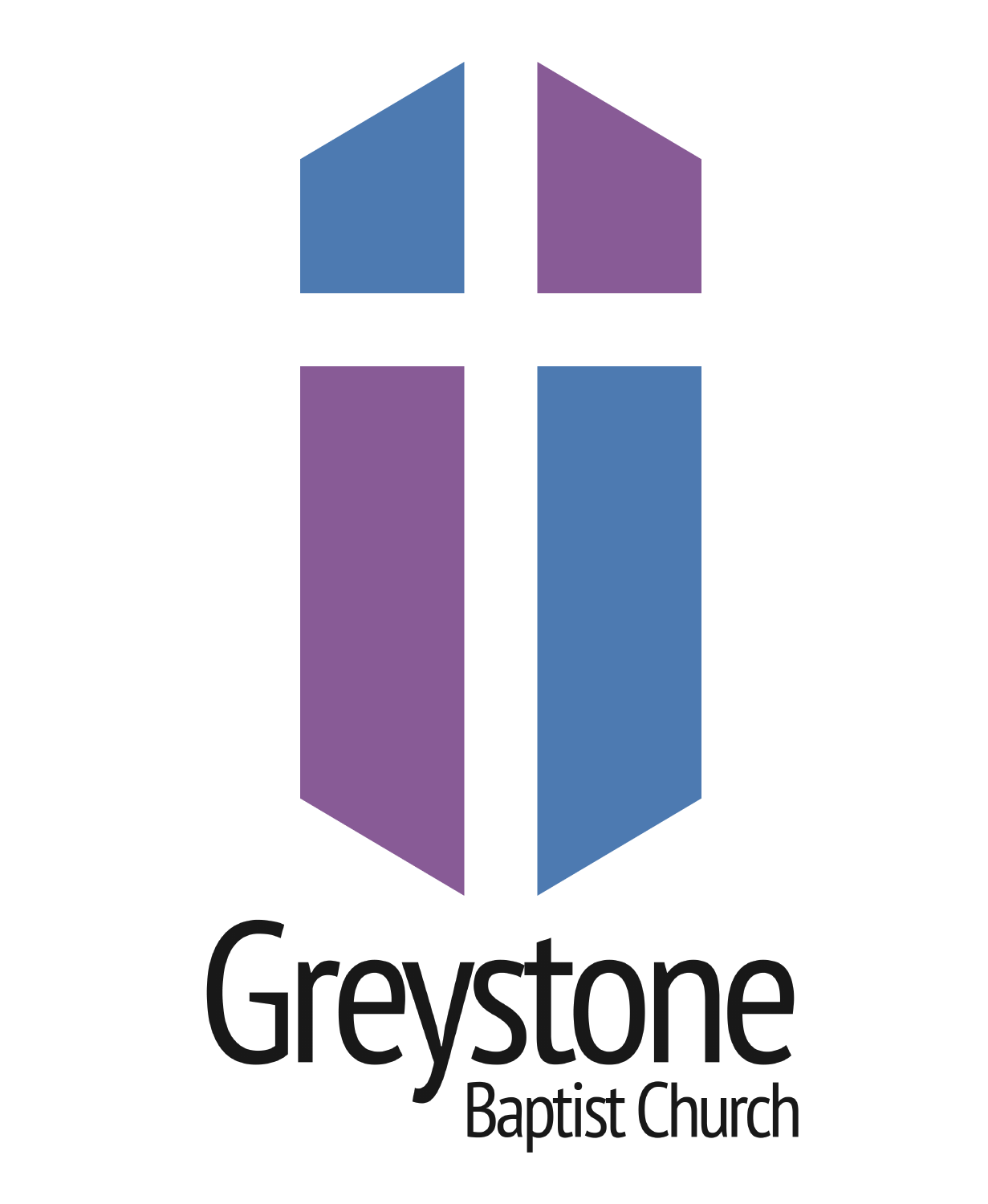

*With Christ as the Cornerstone, we will build a church of living stones, where every member is a minister and is equipped to express God's love by word and deed to all people.* 

 *Based on I Peter 2:5, 6* 

Connect:

Church Office Hours: 8:30-4:30 PM (M-Th) | Phone: (919) 847-1333 | Email: [office@greystonechurch.org](mailto:office@greystonechurch.org) Website: [www.greystonechurch.org](http://www.greystonechurch.org) | Facebook: @greystonebaptistchurch | Instagram: @greystonechurch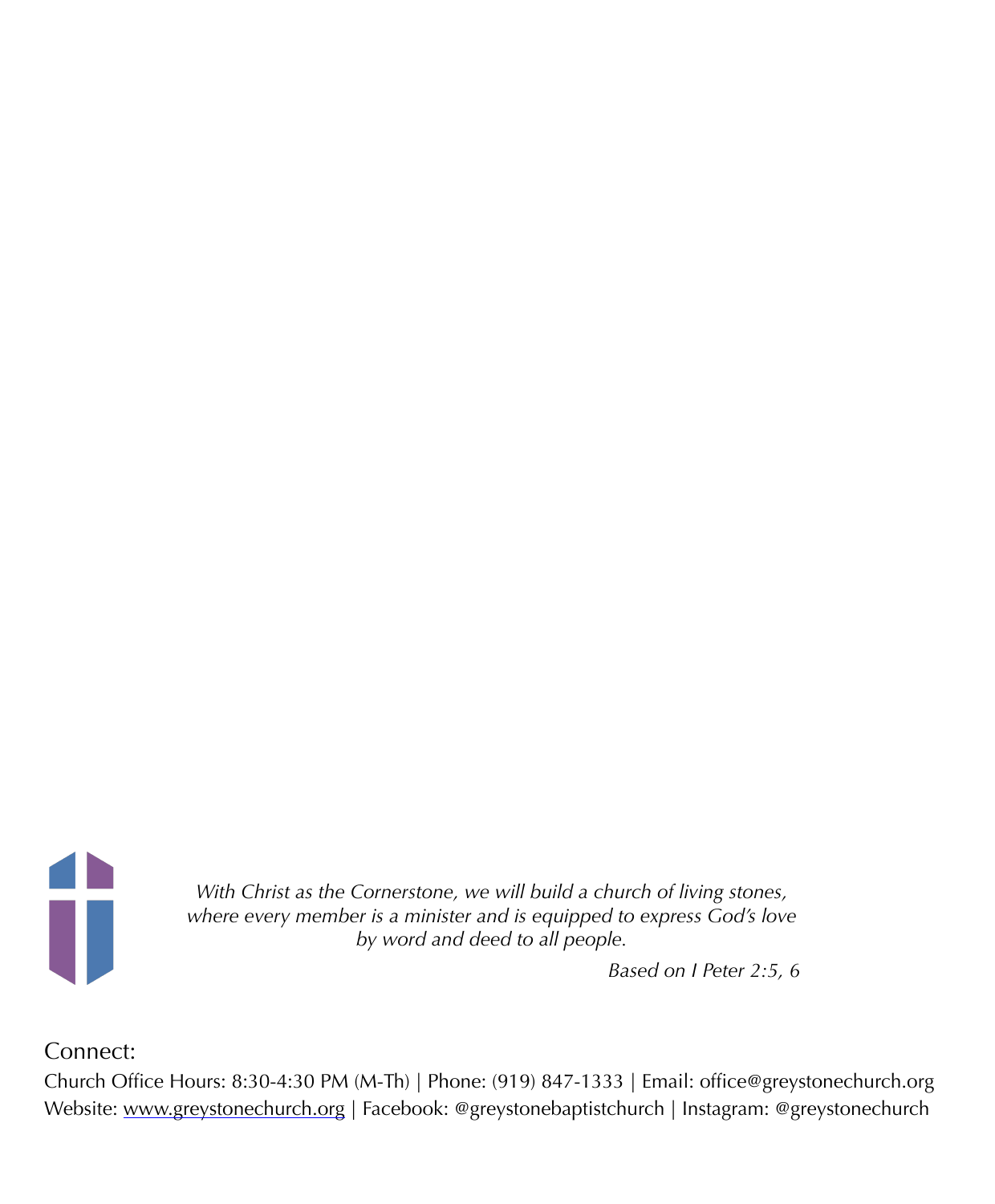# The Worship of God Sunday, January 30

*We ask that you please continue to wear a mask at all times while indoors, out of respect for the health and safety of all people joining us for worship. When congregational songs are sung in worship this morning, we invite you to listen prayerfully and participate in other safe ways if you feel so moved - feel free to stand, move, clap, drum on the pew in front of you, etc. Texts are provided for your personal reflection.* 

**Prelude** "O Love That Wilt Not Let Me Go" arr. John Purifoy Cynthia Griesedieck

**Welcome** Chrissy Tatum Williamson

# ☦ **Call to Worship**

One: We gather today to worship the One who created us,

## **All: the One who created our neighbors,**

One: the One whose love is more boundless than the sky,

# **All: the One whose grace is deeper than the ocean.**

One: Grant us the courage and humility to accept your liberating love,

 **All: grant us the courage and humility to accept that you freely offer it to all of our neighbors.** 

One: Help us always remember that we live in your great care,

**All: which extends through us to all creation. Amen**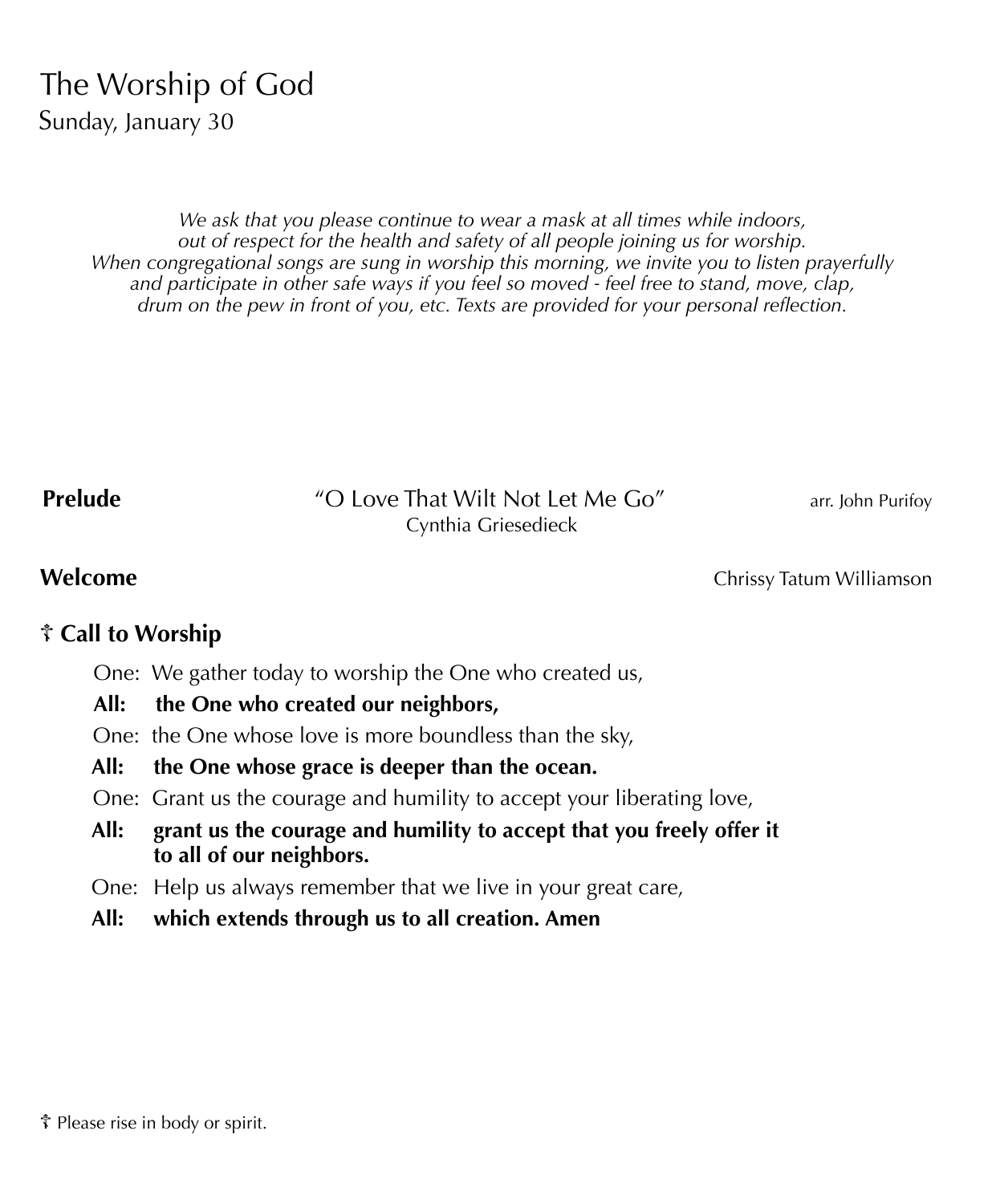Let us build a house where love can dwell and all can safely live, a place where saints and children tell how hearts learn to forgive. Built of hopes and dreams and visions, rock of faith and vault of grace; here the love of Christ shall end divisions:

Refrain:

all are welcome; all are welcome; all are welcome in this place.

Let us build a house where hands will reach beyond the wood and stone to heal and strengthen, serve and teach, and live the Word they've known. Here the outcast and the stranger bear the image of God's face; let us bring an end to fear and danger: (Refrain)

Let us build a house where all are named, their songs and visions heard and loved and treasured, taught and claimed as words within the Word. Built of tears and cries and laughter, prayers of faith and songs of grace; let this house proclaim from floor to rafter: (Refrain)

# **Children's Message and Schildren's Message and Schildren's Message and Schildren's April Alston**

**Offertory Hymn** "O For A World" Words by Miriam Therese Winter, GBC Virtual choir Music by Carl Gotthelf Gläser

O for a world where everyone respects each other's ways, where love is lived and all is done with justice and with praise.

O for a world where goods are shared and misery relieved, where truth is spoken, children spared, equality achieved.

We welcome one world family and struggle with each choice that opens us to unity and gives our vision voice.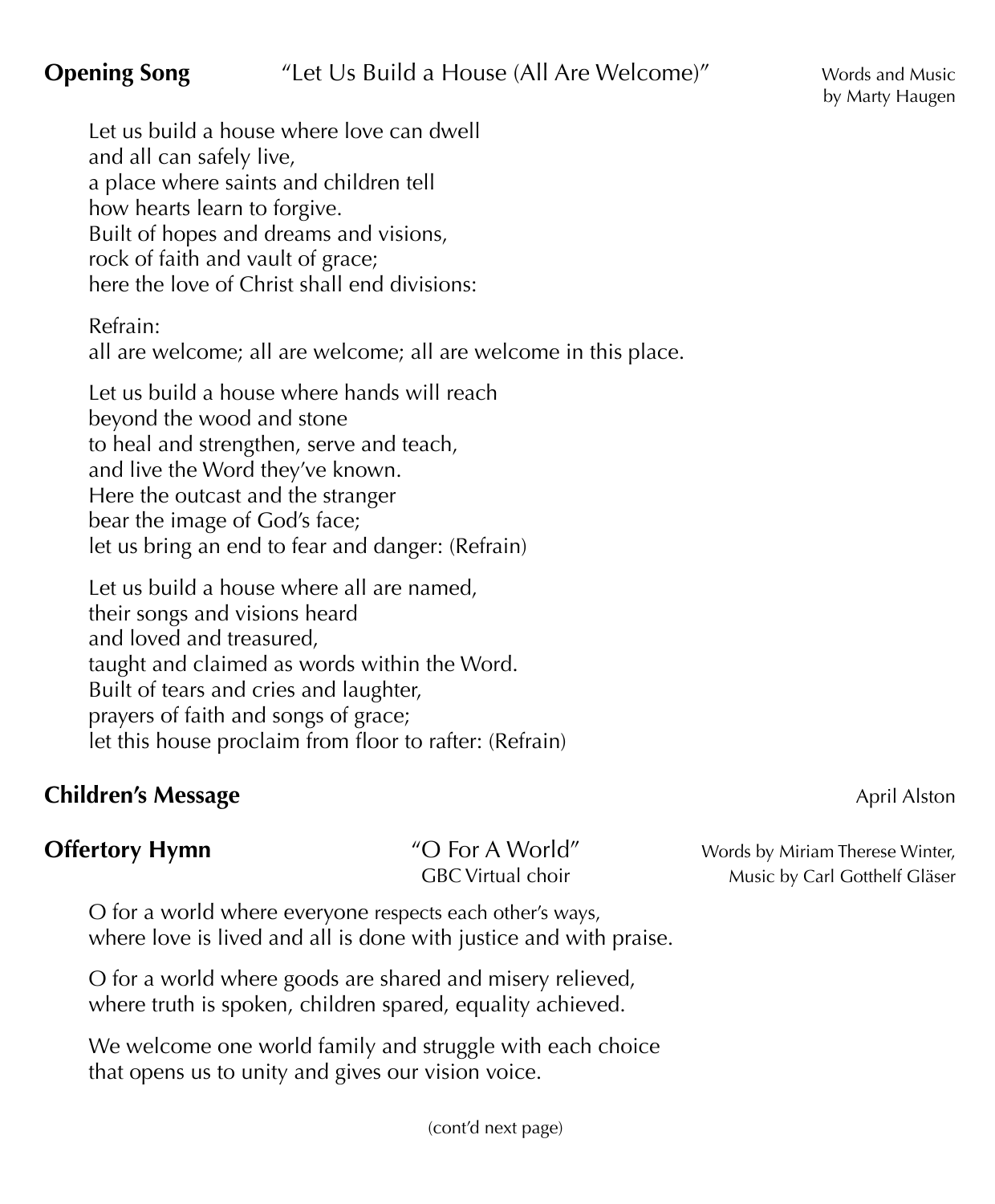The poor are rich; the weak are strong; the foolish ones are wise. Tell all who mourn: outcasts belong, who perishes will rise.

O for a world preparing for God's glorious reign of peace, where time and tears will be no more, and all but love will cease.

| † Doxology                                                                                                  | "Doxology"                                                                                                                        | OLD HUNDREDTH;                                         |
|-------------------------------------------------------------------------------------------------------------|-----------------------------------------------------------------------------------------------------------------------------------|--------------------------------------------------------|
|                                                                                                             |                                                                                                                                   | Words by Thomas Ken,<br>Music from the Genevan Psalter |
|                                                                                                             | Praise God from whom all blessings flow.                                                                                          |                                                        |
|                                                                                                             | Praise Him, all creatures here below.                                                                                             |                                                        |
| Praise Him above ye heavenly host.                                                                          |                                                                                                                                   |                                                        |
|                                                                                                             | Praise Father, Son and Holy Ghost. Amen.                                                                                          |                                                        |
| <b>Prayer of Dedication</b>                                                                                 |                                                                                                                                   | Julie Green                                            |
| <b>Scripture Reading</b>                                                                                    | Isaiah 16:1-5                                                                                                                     | Sylvia Cash                                            |
| <b>Sermon</b>                                                                                               | "Epiphanies of God's Love: God Cares"                                                                                             | Chrissy Tatum Williamson                               |
| <b>Silent Reflection</b>                                                                                    |                                                                                                                                   |                                                        |
| <b>Musical Reflection</b>                                                                                   | "Open the Eyes of My Heart"<br><b>GBC Virtual Choir</b>                                                                           | Words and Music by<br>Paul Baloche                     |
| Verse 1:<br>I want to see you; I want to see you;<br>(Repeat Verse 1)                                       | Open the eyes of my heart, Lord. Open the eyes of my heart;                                                                       |                                                        |
| Chorus:                                                                                                     | To see you high and lifted up, shining in the light of your glory.<br>Pour out your power and love as we sing "Holy, holy, holy." |                                                        |
| (Verse $1, 2x$ )<br>(Chorus, 2x)                                                                            |                                                                                                                                   |                                                        |
| Verse 2:<br>Holy, holy, holy. Holy, holy, holy.<br>Holy, holy, holy, I want to see you.<br>(Repeat Verse 2) |                                                                                                                                   |                                                        |
|                                                                                                             |                                                                                                                                   |                                                        |

☦ Please rise in body or spirit.